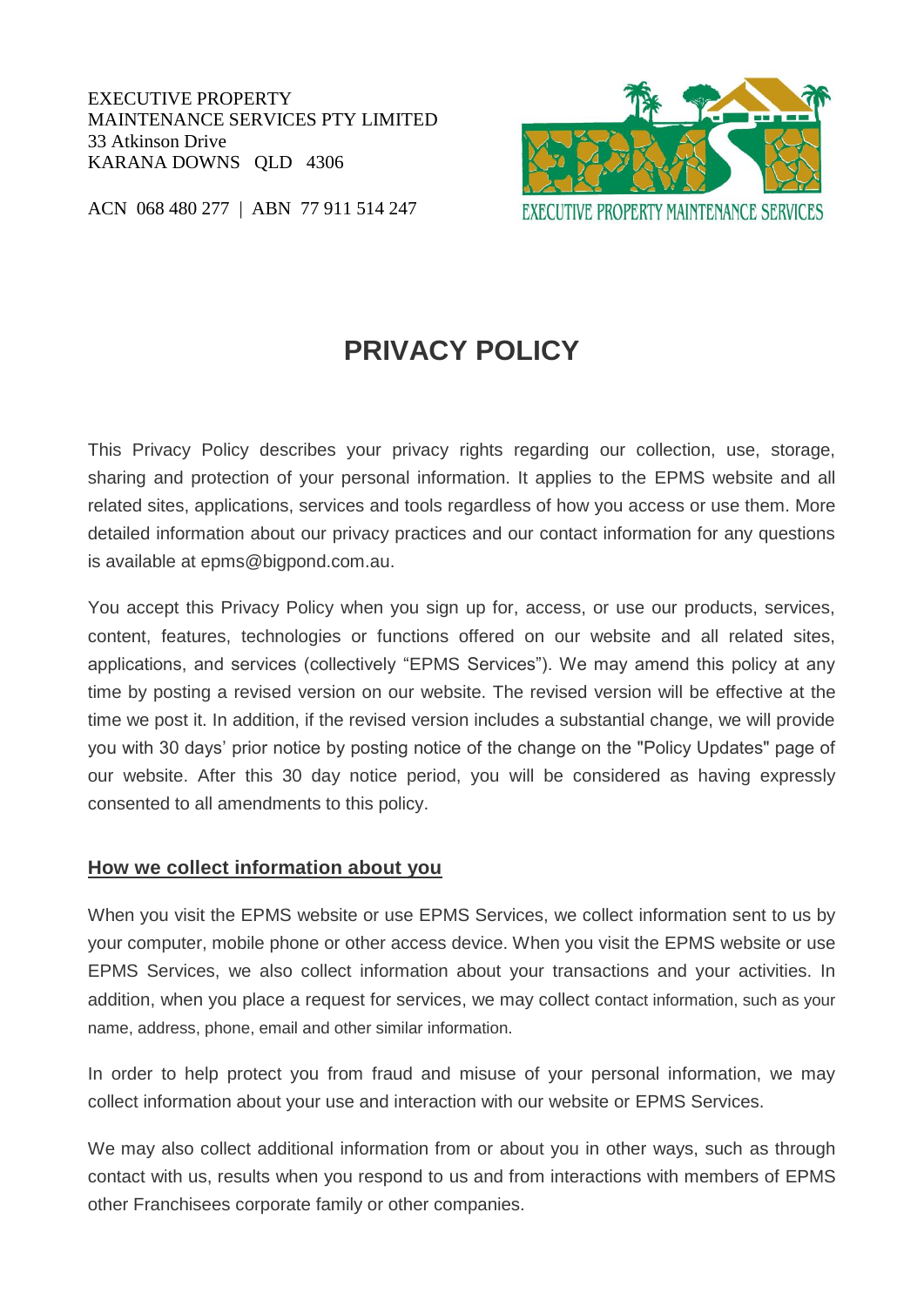## **How we use Cookies**

When you access our website or use EPMS Services, we (including companies we work with) may place small data files on your computer or other device. These data files may be cookies, pixel tags, [Flash cookies,](http://www.macromedia.com/support/documentation/en/flashplayer/help/settings_manager07.html) or other local storage provided by your browser or associated applications (collectively "Cookies"). We use these technologies to recognise you as a customer; customise EPMS Services, content, and advertising; measure promotional effectiveness; help ensure that your account security is not compromised; mitigate risk and prevent fraud; and to promote trust and safety across our sites and EPMS Services.

You are free to decline our Cookies if your browser or browser add-on permits, unless our Cookies are required to prevent fraud or ensure the security of websites we control. However, declining our Cookies may interfere with your use of our website and EPMS Services.

We do not have a Do Not Track (DNT) option. The only tracking that we place on websites is those that are using programs like Google Analytics.

## **How we protect and store personal information**

Throughout this policy, we use the term "personal information" to describe information that can be associated with a specific person and can be used to identify that person. We do not consider personal information to include information that has been made anonymous so that it does not identify a specific user.

We store and process your personal information on our computers where our facilities are located. We protect your information using physical, technical, and administrative security measures to reduce the risks of loss, misuse, unauthorised access, disclosure and alteration. Some of the safeguards we use are firewalls and data encryption, physical access controls to our data centres, and information access authorisation controls.

# **How we use the personal information we collect**

Our primary purpose in collecting personal information is to provide you with a secure, smooth, efficient, and customised experience. We may use your personal information to:

- provide EPMS Services and customer support:
- process transactions and send notices about your transactions;
- resolve disputes, collect fees, and troubleshoot problems;
- prevent potentially prohibited or illegal activities, and enforce our User Agreement;
- customise, measure, and improve EPMS Services and the content, layout, and operation of our websites and applications;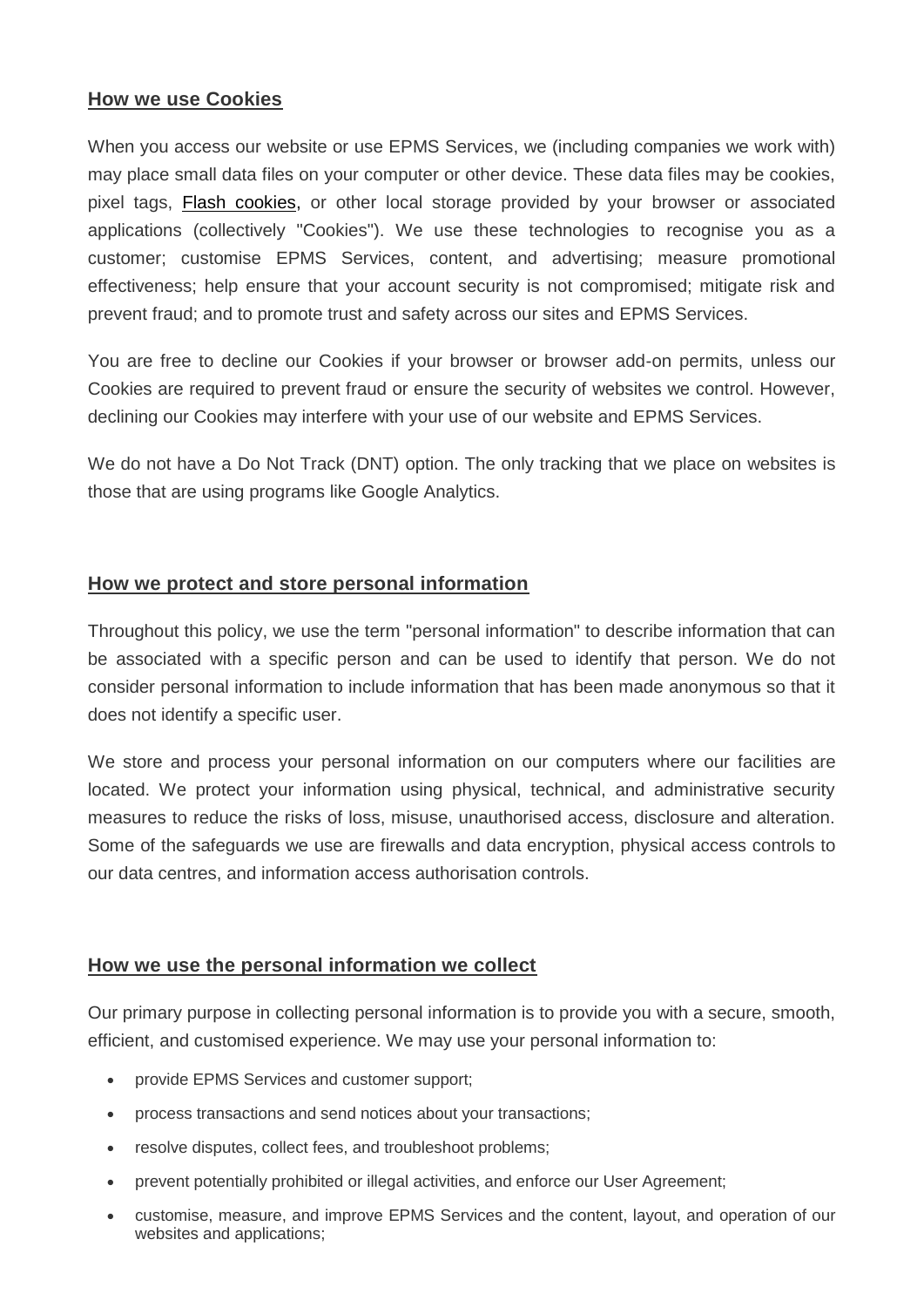## **How we use the personal information we collect** (cont'd)

- contact you at any telephone number, by placing a voice call or through text (SMS) or email messaging, as authorised by our User Agreement;
- compare information for accuracy and verify it with third parties;
- confirm your identity for the purposes of the Anti-Money Laundering and Counter-Terrorism Act and assess applications or creditworthiness for private or business accounts or products and services offered to private or business accounts with third parties.

If all or some of your personal information is not collected, we may be unable to provide you with EPMS Services or a customised experience.

#### **Marketing**

We may call or text message (SMS) you at a phone number that you have provided to us. You can indicate your contact preferences to us.

How we share personal information with other EPMS users

We may share your personal information with:

- Members of the EPMS. corporate family for the purpose of providing services to you and completing transactions with you
- Service providers under contract who help with our business operations bill collection, marketing, and technology services. Our contracts dictate that these service providers only use your information in connection with the services they perform for us and not for their own benefit.
- Credit reporting bodies and collection agencies to report account information, as permitted by law. To request a credit report, we will provide information to the credit reporting body that identifies you.
- Companies that we plan to merge with or be acquired by. (Should such a combination occur, we will require that the new combined entity follow this Privacy Policy with respect to your personal information. If your personal information could be used contrary to this policy, you will receive prior notice.)
- Law enforcement, government officials, or other third parties pursuant to a subpoena, court order, or other legal process or requirement applicable to EPMS or one of its affiliates; when we need to do so to comply with law or credit card rules; or when we believe, in our sole discretion, that the disclosure of personal information is necessary to prevent physical harm or financial loss, to report suspected illegal activity or to investigate violations of our User Agreement.

#### **How you can access or change your personal information**

You can review and edit your personal information at any time by emailing us or contacting us directly. In certain circumstances where we refuse to give you access or correct your information, we will write to you and explain our reasons.